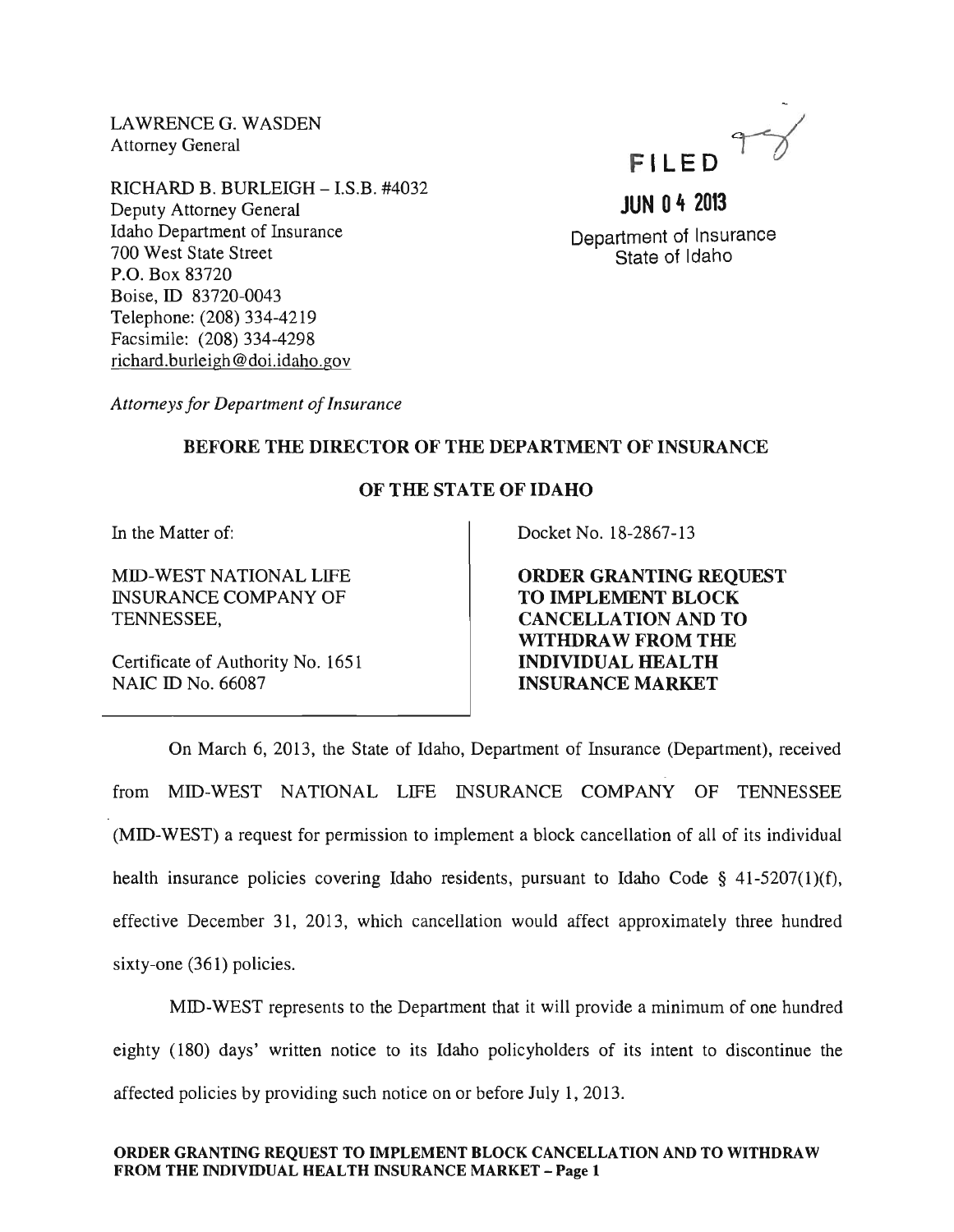MID-WEST further represents that it intends to withdraw from the individual health insurance market in Idaho and acknowledges that, pursuant to Idaho Code  $\S$  41-5207(2), it will be prohibited from offering and writing any new business in such market in Idaho for five (5) years from March 6, 2013, the date of MID-WEST's notice to the Department, as referenced above.

The proposed block cancellation complies with the notice requirements to the Department's Director as set forth in Idaho Code §§ 41-1841(1) and 41-5207(1)(f).

The Director, having reviewed the foregoing and the requirements of Idaho Code §§ 41- 1841 and 41-5207, and good cause appearing therefor;

NOW THEREFORE, IT IS HEREBY ORDERED that MID-WEST is authorized, pursuant to Idaho Code §§ 41-1841 and 41-5207(1)(f), to effectuate a block cancellation of all of its individual health insurance policies covering Idaho residents, which cancellation will affect approximately three hundred sixty-one (361) Idaho policies, effective December 31, 2013. FURTHER, MID-WEST shall provide written notice of not less than one hundred eighty (180) days to policyholders affected by the cancellations authorized by this order in accordance with the notice provisions included in the company's applicable insurance policies and in Idaho Code § 41-5207.

IT IS HEREBY FURTHER ORDERED that MID-WEST is prohibited from offering and writing any new business in the individual health insurance market in Idaho prior to March 6, 2018, pursuant to Idaho Code § 41-5207(2).

THIS ORDER is a final order of the Director and is EFFECTIVE IMMEDIATELY.

#### ORDER GRANTING REQUEST TO IMPLEMENT BLOCK CANCELLATION AND TO WITHDRAW FROM THE INDIVIDUAL HEALTH INSURANCE MARKET - Page 2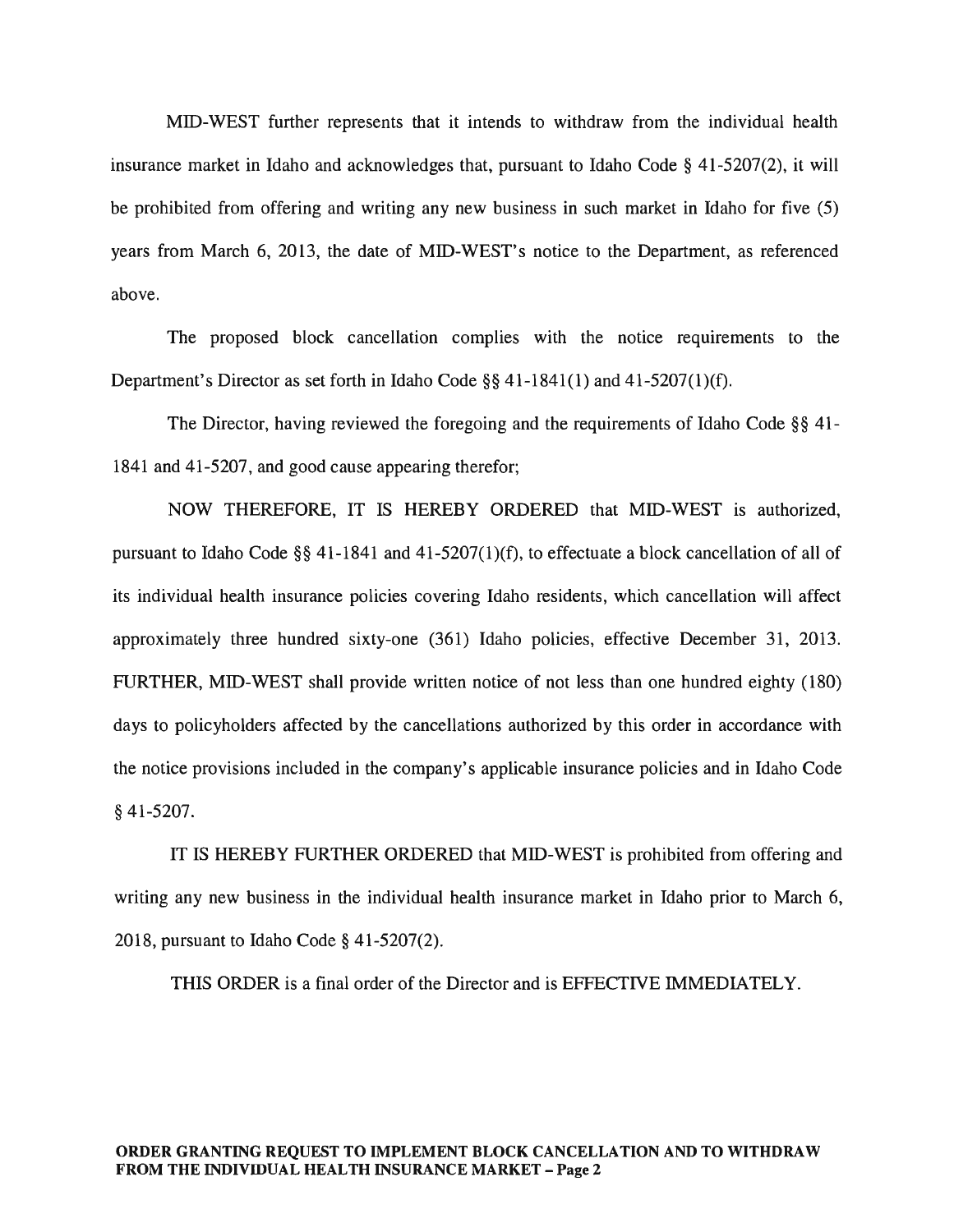### NOTIFICATION OF RIGHTS

This is a final order of the Director. Any party may file a motion for reconsideration of this final order within fourteen (14) days of the service date of this order. The agency will dispose of the petition for reconsideration within twenty-one (21) days of its receipt, or the petition will be considered denied by operation of law. *See* Idaho Code § 67-5246(4).

Pursuant to Idaho Code §§ 67-5270 and 67-5272, any party aggrieved by this final order or orders previously issued in this case may appeal this final order and all previously issued orders in this case to district court by filing a petition in the district court of the county in which:

- i. A hearing was held,
- ii. The final agency action was taken,
- iii. The party seeking review of the order resides, or operates its principal place of business in Idaho, or
- iv. The real property or personal property that was the subject of the agency action is located.

An appeal must be filed within twenty-eight (28) days of (a) the service date of this final order, (b) an order denying petition for reconsideration, or (c) the failure within twenty-one (21) days to grant or deny a petition for reconsideration, whichever is later. *See* Idaho Code § 67- 5273. The filing of an appeal to district court does not itself stay the effectiveness or enforcement of the order under appeal.

DATED this  $\frac{52}{\sqrt{2}}$  day of June, 2013.

STATE OF IDAHO DEPARTMENT OF INSURANCE

Director